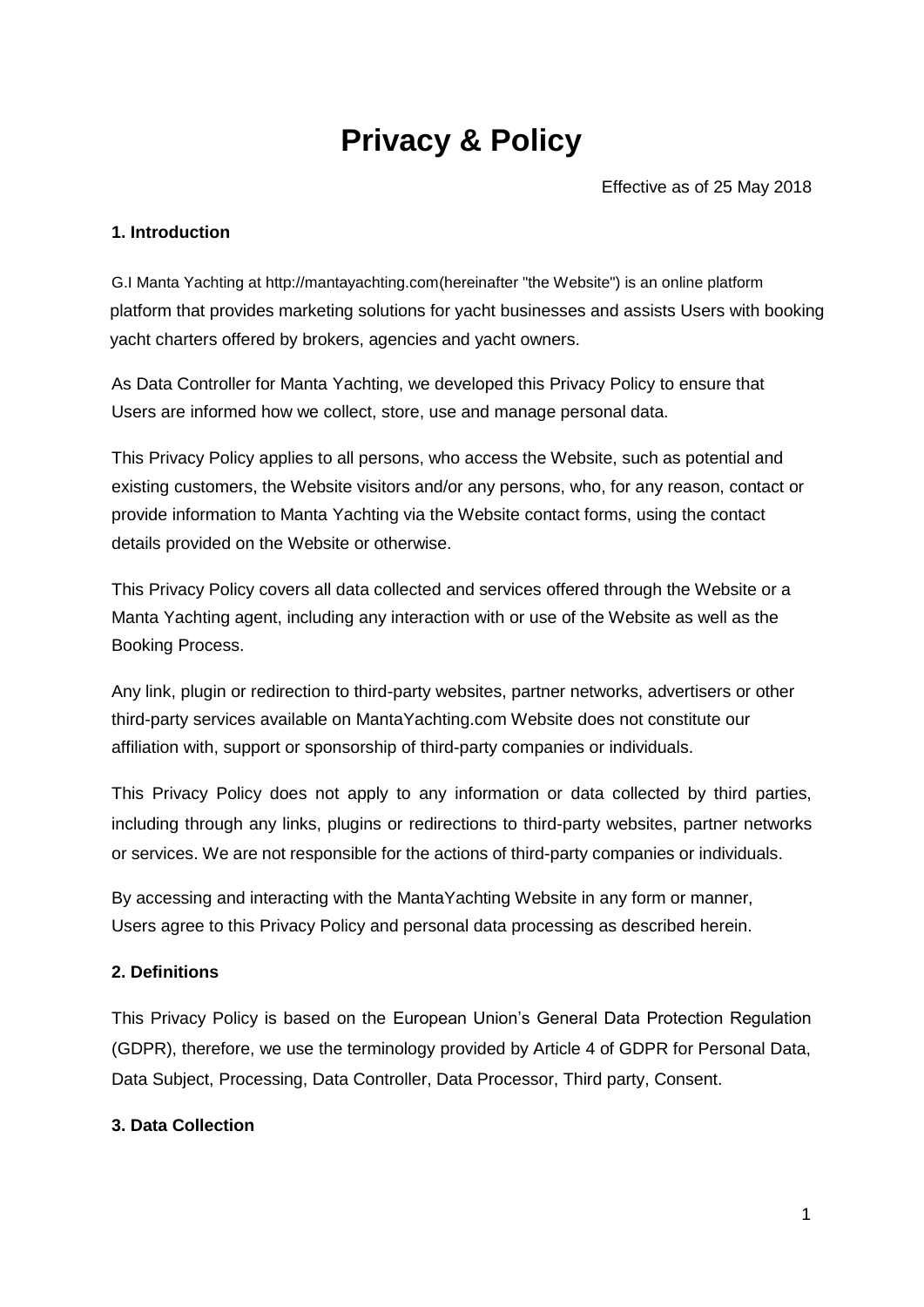As the Data Controller we make sure that collection of personal data is minimal, fair, transparent, as well as is done for a lawful purpose and on a legal basis.

We collect personal data that is strictly necessary for Manta Yachting to provide best services possible to existing and future Users.

Data collected may include Personal Information about the Users, any special categories of personal information the Users share with us to request specific and/or additional services, personal information about other passengers and any other personal and/or general information that may be necessary for Manta Yachting to perform and/or improve the quality of their services.

## **3.1. Personal Information about the Users**

Priority of MantaYachting.com service is to help its Users experience the best catamaran sailing holidays. This will not be possible without knowing the Users in person.

3.1.1. To provide the best service possible, we collect personal data and preferences that Users share with us when:

(1) filling in the forms on the Website, sending an email or making a call, including through the FreeCall function available, to get in touch with, ask for a quotation from and/or make a booking through an agent of MantaYachting.

(2) providing a comment on the Website, giving a review about our service, registering for any special deals and offers or Website newsletters, sending messages via email, using live chat function, including via Facebook Messenger plugin, when interacting with the Website and/or communicating with an agent of Manta Yachting.

This data may include Users' name, surname, e-mail address, telephone number, location, boat and itinerary preferences, any other information that Users' may find necessary to share in order to request a specific service or specify services they require from MantaYachting.

3.1.2. To specify a service, indicate a preference, request a special and/or an additional service, Users might find it necessary to voluntary provide us with special categories of personal data, such as health information or revealing religious views or sexual orientation. Such information may be provided at any point of requesting for or using our service, including when making a booking or requesting a cancellation by: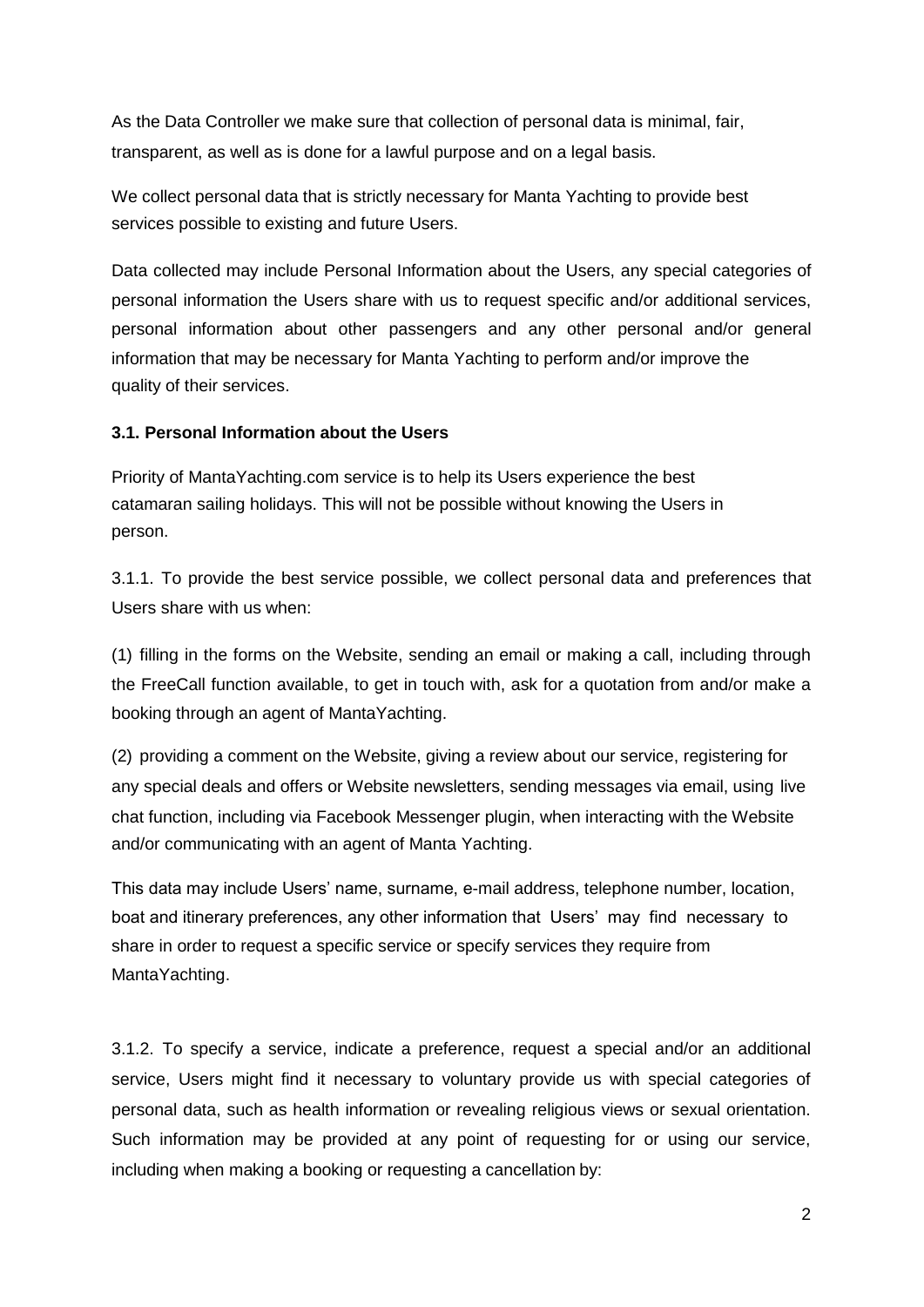(1) using MantaYachting Website, including filling in a contact form, or

(2) by any other means, such as via telephone, including FreeCall, or through a livechat.

These special categories of personal data will be collected and processed only as strictly necessary to fulfill User-specific requests and provide specific services.

3.1.3. Other categories of personal data provided by Users may include payment data and insurance data. We collect these categories of data only if and when it is strictly necessary to fulfill our service and/or contractual obligations. We do not store any payment or insurance data of the Users. We only process this sort of information to fulfill our obligations as a service provider and a contract party, and send it to trusted third-party partners.

### **3.2. Personal Data of all Passengers**

Personal Data of all passengers, copy of their personal documents such as ID card, sailing license and specific sailing certification when filling in the crew list and using the online services.

When a User submits someone else's personal data, for instance when booking on someone else's behalf, we understand that such User provides such details upon this person's consent and only after he/she has been given access to this PrivacyPolicy.

Service of MantaYachting, including reservation and booking, are not directed at children under 16 years old. In limited instances, for purposes of fulfilling contractual obligations or performing our services, we may need to collect and process information concerning children under 16 years old, for example, when a passenger is a child under 16 years old.

The collection and use of such information will be limited only to the purpose as provided by his/her parent or guardian or with specific consent. If a User submits such information, we understand that the information about a child under 16 years old has been provided upon a valid consent of a child's parent or a guardian.

We do not store information of other passengers (including children) provided to us by Users. We only process information of other passengers (including children) to fulfill our obligations as a service provider and a contract party, and send it to trusted third-party partners.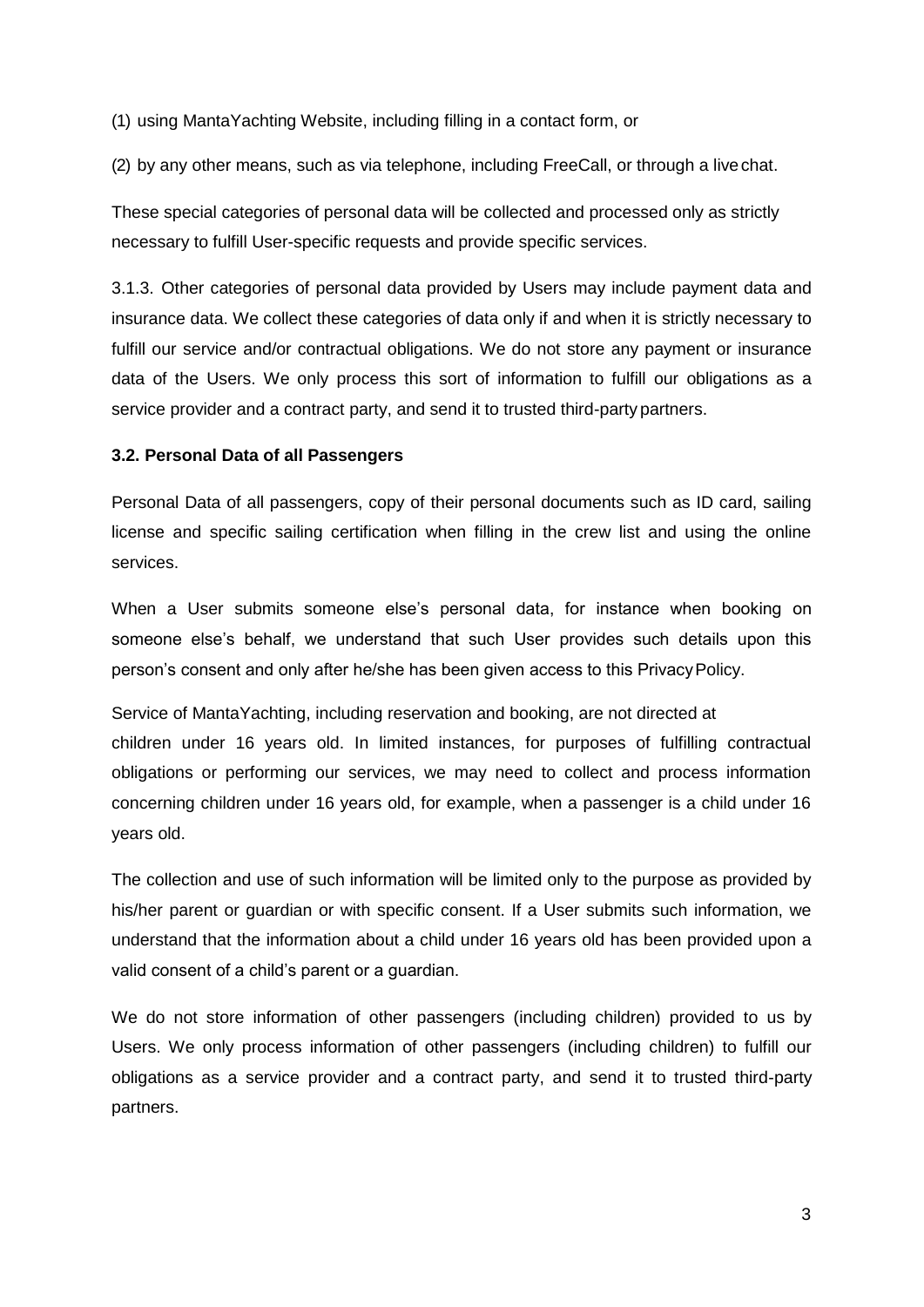#### **3.3. General Information about the Website Users**

We collect general data and information when a data subject or automated system calls up the Website.

3.3.1. Data collected automatically when the Website is called up may include:

- (1) the browser types and versions used,
- (2) the operating system used by the accessing system,
- (3) the website from which an accessing system reaches the Website (so-calledreferrers),
- (4) the use of search function of the Website
- (5) the use of sub-websites,
- (6) the date and time of access to the Website,
- (7) an Internet protocol address (IP address),
- (8) the Internet service provider of the accessing system, and
- (9) any other similar general data and information.

3.3.2. We do not use this data to draw any conclusions about the Website Users (data subjects). This data is anonymised and stored in the server log files of the Website. Collection of this data is necessary to:

(1) deliver the content of the Website correctly,

(2) optimize the content of the Website as well as its visibility on the internet,

(3) ensure the long-term viability of our information technology systems and website technology.

3.3.3. Some general data and information about the Website Users is directly or indirectly collected from third parties, such as Google Adwords, Google Analytics, Facebook, FreeCall, MailTrack.

The Website does not have its own cookies. In the meantime, the Website elements include third-party technologies that collect cookies on behalf of these third parties. Facebook, Instagram or Google plugins and pixels are examples of such third-party technologies.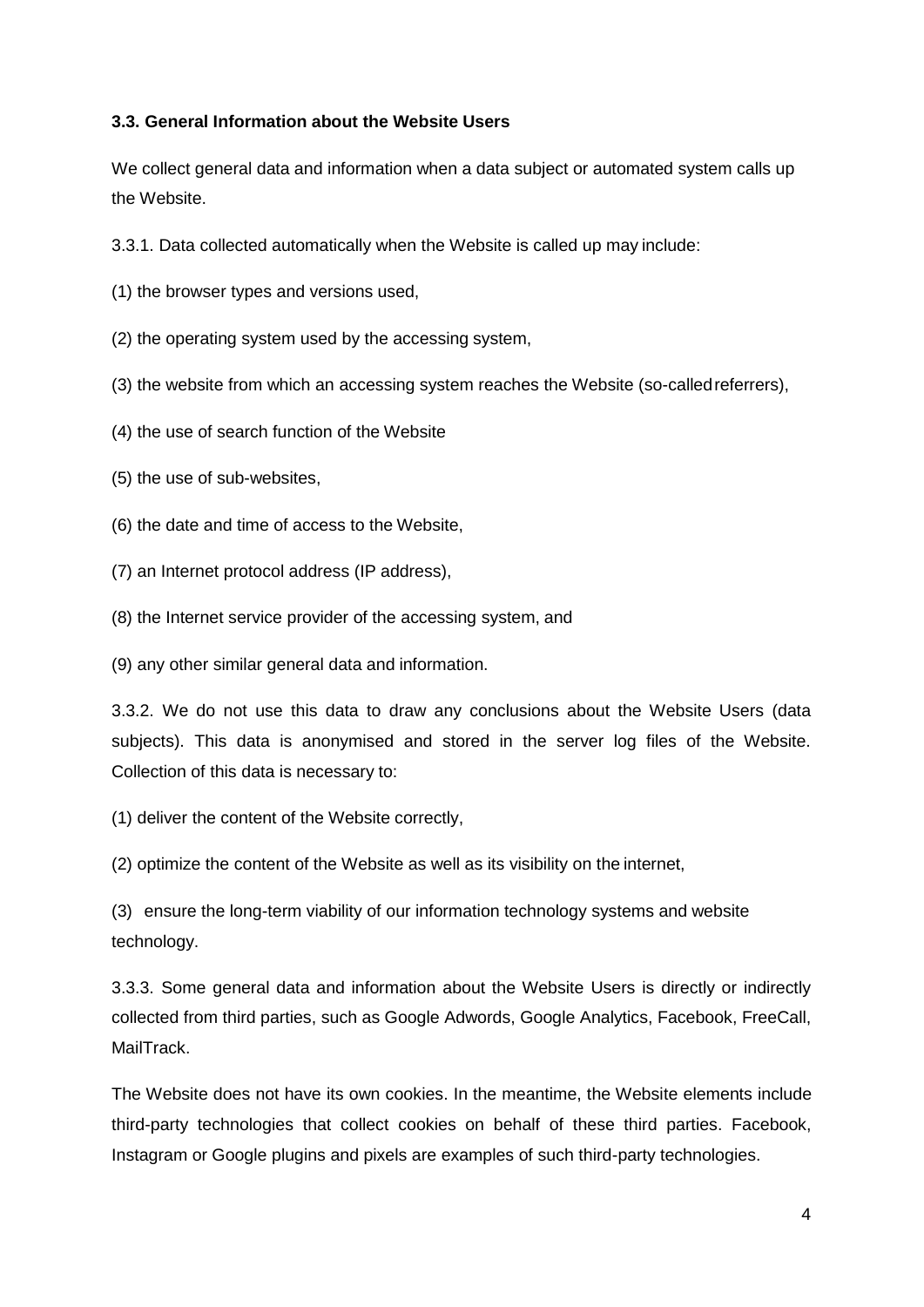### **4. Data Processing**

We process Users' personal data collected as described above (*see* 3. Data Collection) only for specific and limited purposes.

We use personal data to provide best possible experience with our service to the Manta Yachting Users.

Providing the best service to our Users includes processing personal data to:

(1) contact and communicate with Users regarding our services;

(2) enable booking of our services, successfully complete booking process as well as request for and negotiations of terms connected to our services with a Manta Yachting agent;

(3) personalize User experience with our services;

(4) administer, protect, optimize, operate and improve the Website as well as our service based on User feedback or feedback based on personal data of Users;

(5) quickly process bookings and transactions;

(6) inform Users about new services, special deals, specific offers, updates, alerts and other information connected to our services;

(7) to comply with legal obligations, resolve legal disputes connected to our services and/or enforce legal agreements with any third parties; and/or

(8) for other purposes allowing and enabling us to perform our services.

From time to time, we may analyze general data and information collected at the server log files by way of keeping and studying statistics based on such personal data, with the aim of increasing the data protection and data security of our services, and to ensure an optimal level of protection for the personal data we process. The anonymous data of the server log files are stored separately from all personal data provided by a data subject.

**5. Data Disclosures**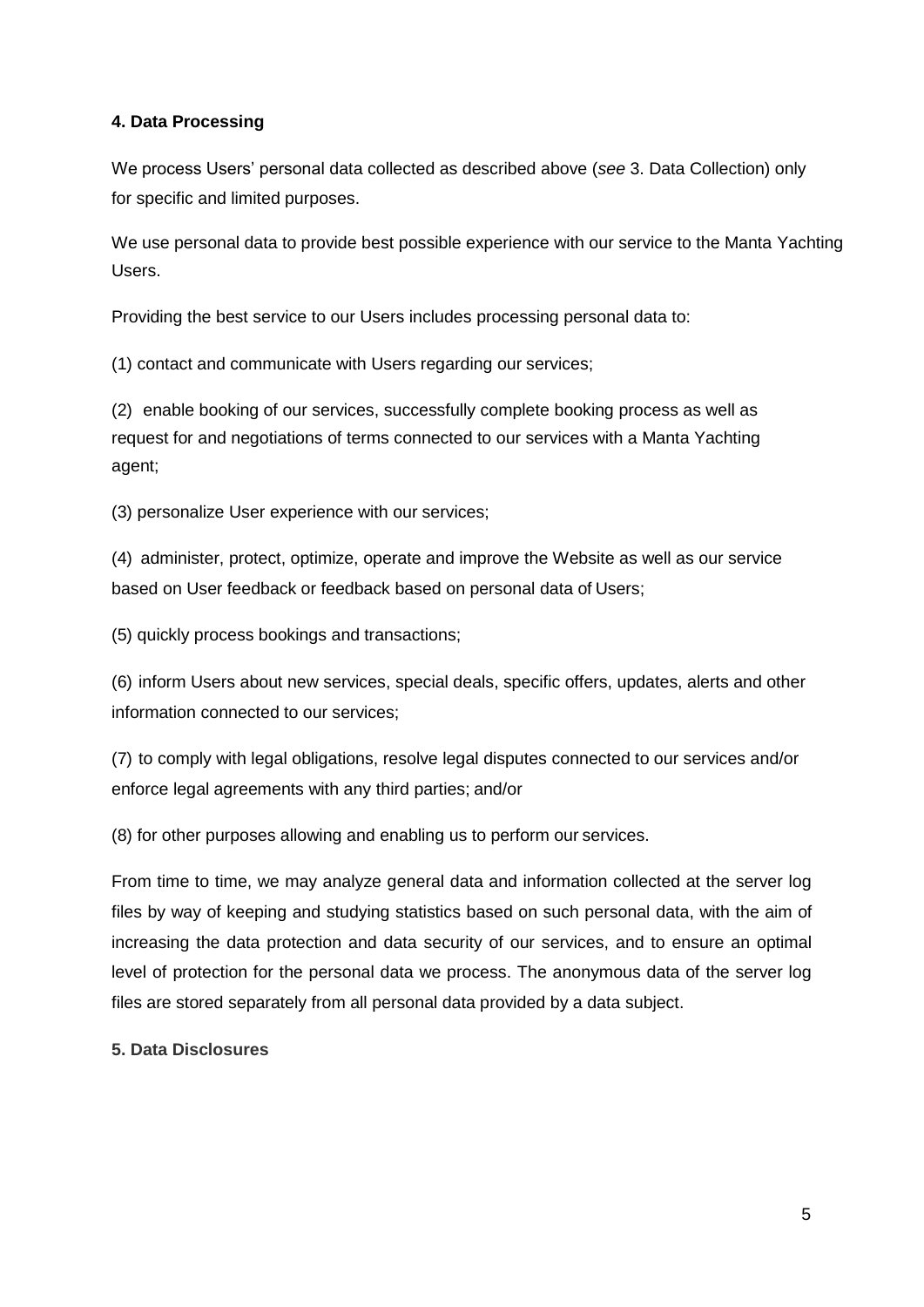We do not disclose collected personal data to third parties unless such third parties are authorized by a contractual relationship, legal basis or legal requirements to receive such personal data.

The authorized third parties may include, but is not limited to owners, insurance agents, professional advisors, website hosting partners and other parties who assist us in operating the Website, conducting our business, or servicing the Users, so long as those parties agree to keep this information confidential, private and secure.

We may also share personal data when we believe that such disclosure is appropriate to comply with the law, to enforce the Website policies, or protect rights, property, or safety of the Website, the Users or other persons.

#### **6. Data Retention**

We retain personal data of Users only for as long as is necessary for the purposes described in this Privacy Policy. We will retain and use such information to the extent necessary to comply with our legal obligations (for example, if we are required to retain your data to comply with applicable laws or to properly fulfill our obligations under a contract), resolve disputes, and enforce our legal agreements and policies.

## **7. Rights of the Data Subject**

Users are granted certain rights under the applicable EU laws. Principal rights are:

- (1) the right to access;
- (2) the right to rectification;
- (3) the right to erasure;
- (4) the right to restrict processing;
- (5) the right to object to processing;
- (6) the right to data portability;
- (7) the right to complain to a supervisory authority; and
- (8) the right to withdraw consent.